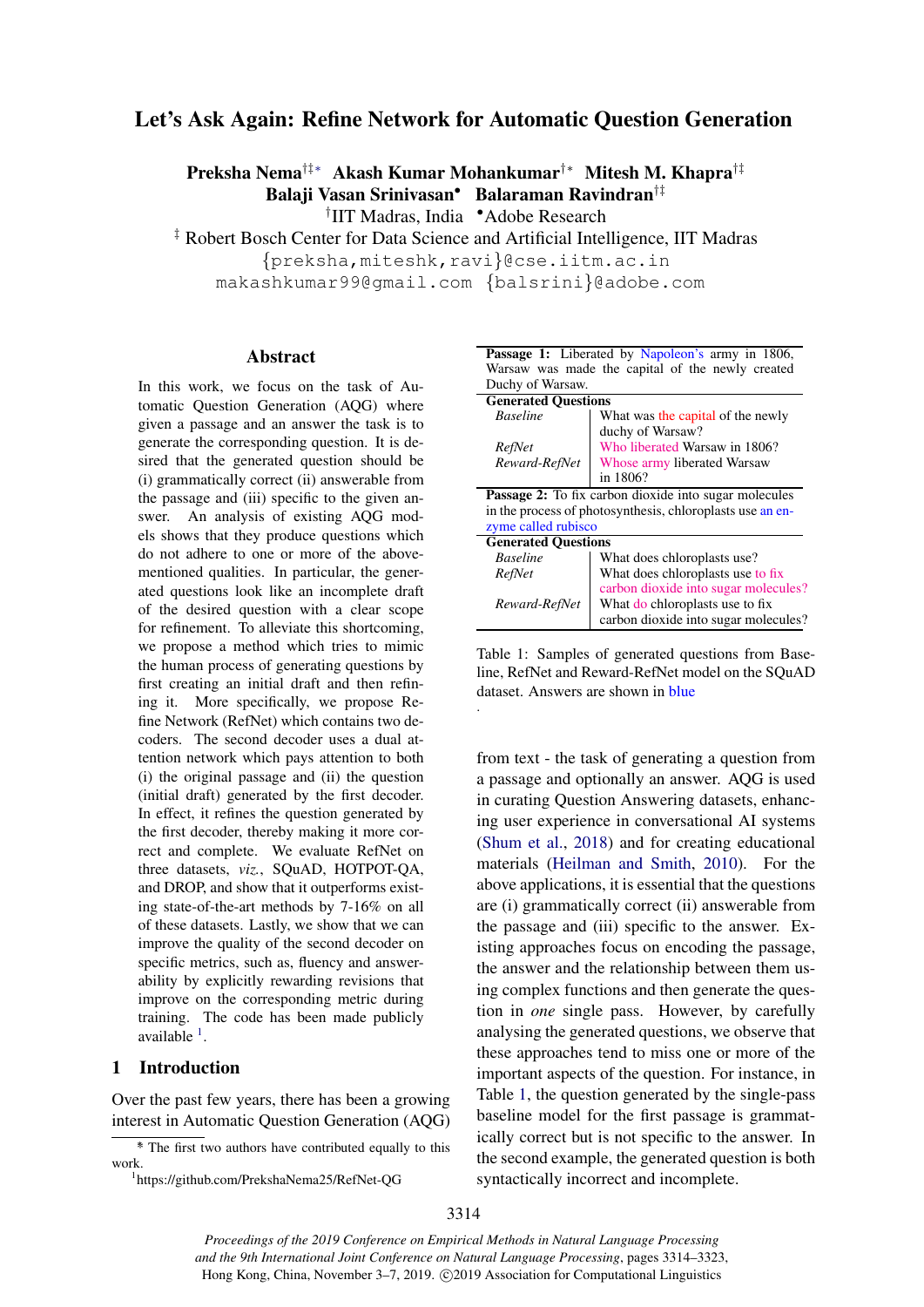The above examples indicate that there is clear scope of improving the general quality of the questions. Additionally, the quality can be specifically improved in terms of aspects like: fluency (Example 2) and answerability (Example 1). One way to approach this is by re-visiting the passage and answer with the aim to *refine* the initial draft by generating a better question in the second pass and then improving it with respect to a certain aspect. We can draw a comparison between this process and how humans tend to write a rough initial draft first and then refine it over multiple passes, where the later revisions focus on improving the draft aiming at certain aspects like fluency or completeness. With this motivation, we propose Refine Network (RefNet), which examines the initially generated question and performs a second pass to generate a *revised* question. Furthermore, we propose Reward-RefNet which uses explicit reward signals to achieve refinement focused on specific properties of the question such as fluency and answerability.

Our RefNet is a seq2seq based model that comprises of two decoders: *Preliminary* and *Refinement Decoder*. The Refinement Decoder takes the initial draft of the question generated by the Preliminary decoder as an input along with passage and answer, and generates the refined question by attending onto both the passage and the initial draft using a Dual Attention Network. The proposed dual attention aids RefNet to generate the final question by revisiting the appropriate parts of the input passage and initial draft. From Table [1,](#page-0-1) we can infer that our RefNet model is able to generate better questions in the second pass by fixing the errors in the initial draft. Our Reward-RefNet model uses REINFORCE with a baseline algorithm to explicitly reward the Refinement Decoder for generating a better question as compared to the Preliminary Decoder based on certain desired parameters like fluency and answerability. This leads to more answerable (see Reward-RefNet example for passage 1 in Table [1\)](#page-0-1) and fluent (see Reward-RefNet example for passage 2 in Table [1\)](#page-0-1) questions as compared to vanilla RefNet model.

Our experiments show that the proposed RefNet model outperforms existing state-of-the-art models on the SQuAD dataset by 12.3% and 3.7% (on BLEU) given the relevant sentence and passage respectively. We also achieve state-of-the-art results on HOTPOT-QA and DROP datasets with an improvement of 7.57% and 15.25% respectively over the single-decoder baseline (on BLEU). Our human evaluations further validate these results. We further analyze and explain the impact of including the Refinement Decoder by examining the interaction between both the decoders. Interestingly, we observe that the inclusion of the Refinement Decoder boosts the quality of the questions generated by the initial decoder also. Lastly, our human evaluation of the questions generated by Reward-RefNet corroborate empirical results, *i.e.*, it improves the question *w.r.t.* to fluency and answerability as compared to RefNet questions.

# 2 Refine Networks (RefNet) Model

In this section, we discuss various components of our proposed model as shown in Figure [1.](#page-2-0) For a given passage  $P = \{w_1^p\}$  $\{v_1^p, \ldots, v_m^p\}$  of length m and answer  $\mathbf{A} = \{w_1^a, \dots, w_n^a\}$  of length n, we first obtain *answer-aware* latent representation,  $\mathbf{U} = {\{\tilde{\mathbf{h}}_1^p, \ldots, \tilde{\mathbf{h}}_m^p\}}$ , for every word of the passage and an answer representation  $h^a$  (as described in Section [2.1\)](#page-1-0). We then generate an initial draft  $\tilde{Q} =$  $\{\tilde{q}_1, \ldots, \tilde{q}_T\}$  by computing  $\tilde{q}_t$  as

$$
\tilde{q}_t = \arg \max_{\tilde{q}} \prod_{t=1}^l \tilde{p}(\tilde{q}_t | \tilde{q}_{t-1}, \dots, \tilde{q}_1, \mathbf{U}, \mathbf{h}^a)
$$

Here  $\tilde{p}(.)$  is a probability distribution modeled using the Preliminary Decoder. We then refine the initial draft  $\tilde{Q}$  using the Refinement Decoder to obtain the refined draft  $\mathbf{Q} = \{q_1, \dots q_T\}$ :

$$
q_t = \arg\max_{q} \prod_{t=1}^{l} p(\mathbf{q}_t | \mathbf{q}_{t-1}, \dots, \mathbf{q}_1, \tilde{\mathbf{Q}}, \mathbf{U}, \mathbf{h}^a)
$$

We then use explicit rewards to enforce refinement on a desired metric, such as, fluency or answerability through our Reward-RefNet model. In the following sub-sections, we describe the passage encoder, preliminary and refinement decoders and our reward mechanism.

#### <span id="page-1-0"></span>2.1 Passage and Answer Encoder

We use a 3 layered encoder consisting of: (i) Embedding, (ii) Contextual and (iii) Passage-Answer Fusion layers as described below. To capture interaction between passage and answer, we ensure that the passage and answer representations are fused together at every layer.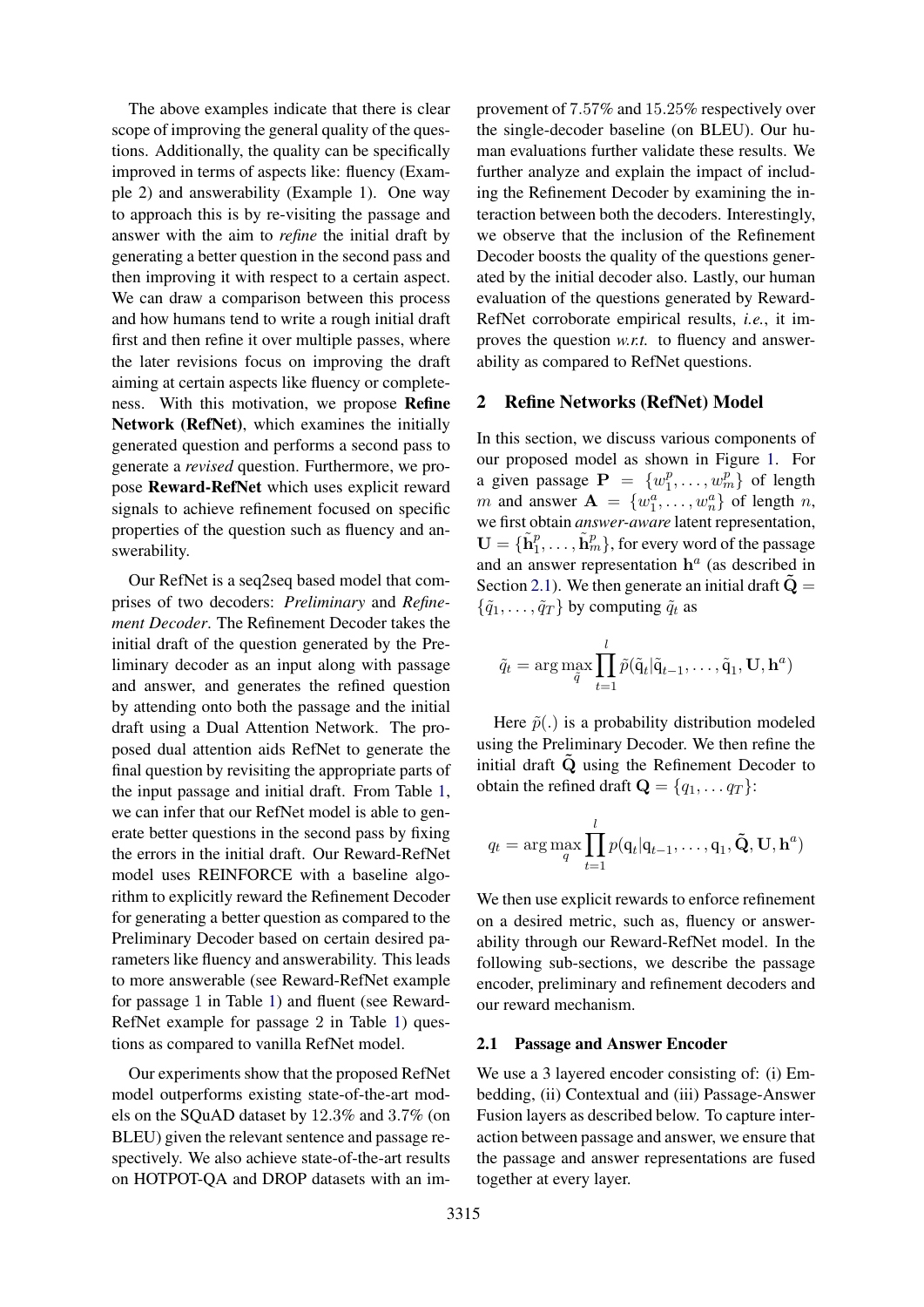<span id="page-2-0"></span>

Figure 1: Our RefNet model with Preliminary and Refinement Decoder.

Embedding Layer: In this layer, we compute a d-dimensional embedding for every word in the passage and the answer. This embedding is obtained by concatenating the word's Glove embedding [\(Pennington et al.,](#page-8-1) [2014\)](#page-8-1) with its character based embedding as discussed in [\(Seo et al.,](#page-9-1) [2016\)](#page-9-1). Additionally, for passage words, we also compute a positional embedding based on the relative position of the word *w.r.t.* the answer span as described in [\(Zhao et al.,](#page-9-2) [2018\)](#page-9-2). For every passage word, this positional embedding is also concatenated to the word and character based embeddings. We discuss the impact of character embeddings and answer tagging in Appendix A. In the subsequent sections, we will refer to embedding of the *i*-th passage word  $w_i^p$  $i^p$  as  $\mathbf{e}(\mathbf{w_i^p})$  $\binom{P}{i}$  and the *j*-th answer word  $w_j^a$  as  $e(w_j^a)$ .

Contextual Layer: In this layer, we compute a contextualized representation for every word in the passage by passing the word embeddings (as computed above) through a bidirectional-LSTM [\(Hochreiter and Schmidhuber,](#page-8-2) [1997\)](#page-8-2):

$$
\overrightarrow{\mathbf{h}_{t}^{p}} = \text{LSTM}(\mathbf{e}(\mathbf{w_{t}^{p}}), \overrightarrow{\mathbf{h}_{t-1}}) \ \forall t \in [1, m]
$$

where −→  $\overline{\mathbf{h}^{\not p}_t}$  $t<sub>t</sub><sup>p</sup>$  is the hidden state of the forward LSTM at time t. We then concatenate the forward and backward hidden states as  $\mathbf{h}_t^p = [\overline{\mathbf{h}_t^p}]$  $\vec{p}, \overleftarrow{\mathbf{h}_{t}^{p}}$  $_t^p$ .

The answer could correspond to a span in the passage. Let  $j + 1$  and  $j + n$  be the start and end indices of the answer span in the passage respectively. We can thus refer to  $\{\mathbf{h}_{j+1}^p, \ldots, \mathbf{h}_j^p\}$  $_{j+n}^p\}$  as

the representation of the answer words in the context of the passage. We then obtain contextualized representations for the  $n$  answer words by passing them through LSTM as follows:

$$
\overrightarrow{\mathbf{h}_{t}^{a}} = \text{LSTM}([\mathbf{e}(\mathbf{w_{t}^{a}}), \mathbf{h}_{j+t}^{p}], \overrightarrow{\mathbf{h}}_{t-1}^{a}) \ \forall t \in [1, n]
$$

The final state  $\mathbf{h}^a = [\overrightarrow{\mathbf{h}_n^a}; \overleftarrow{\mathbf{h}_n^a}]$  of this Bi-LSTM is used as the answer representation in the subsequent stages. When the answer is not present in the passage, only  $e(w_t^a)$  is passed to the LSTM.

Passage-Answer Fusion Layer: In this layer, we refine the representations of the passage words based on the answer representation as follows:

$$
\tilde{\mathbf{h}}_{i}^{p}=\tanh\left(\mathbf{W}_{u}\left[\,\mathbf{h}_{i}^{p};\,\mathbf{h}^{a};\,\mathbf{h}_{i}^{p}\odot\mathbf{h}^{a}\right]\right)\,\,\forall i\in\left[1,m\right]
$$

Here  $\mathbf{W}_u \in \mathbb{R}^{l \times 3l}$ . *l* is the hidden size of LSTM. This is similar to how [\(Seo et al.,](#page-9-1) [2016\)](#page-9-1) capture interactions between passage and question for QA. We use  $\mathbf{U} = {\{\tilde{\mathbf{h}}_1^p, \ldots, \tilde{\mathbf{h}}_m^p\}}$  as the fused passageanswer representation which is then used by our decoder(s) to generate the question Q.

#### 2.2 Preliminary and Refinement Decoders

As discussed earlier, RefNet has two decoders, *viz*., Preliminary Decoder and Refinement Decoder, as described below:

Preliminary Decoder: This decoder generates an initial draft of the question, one word at a time,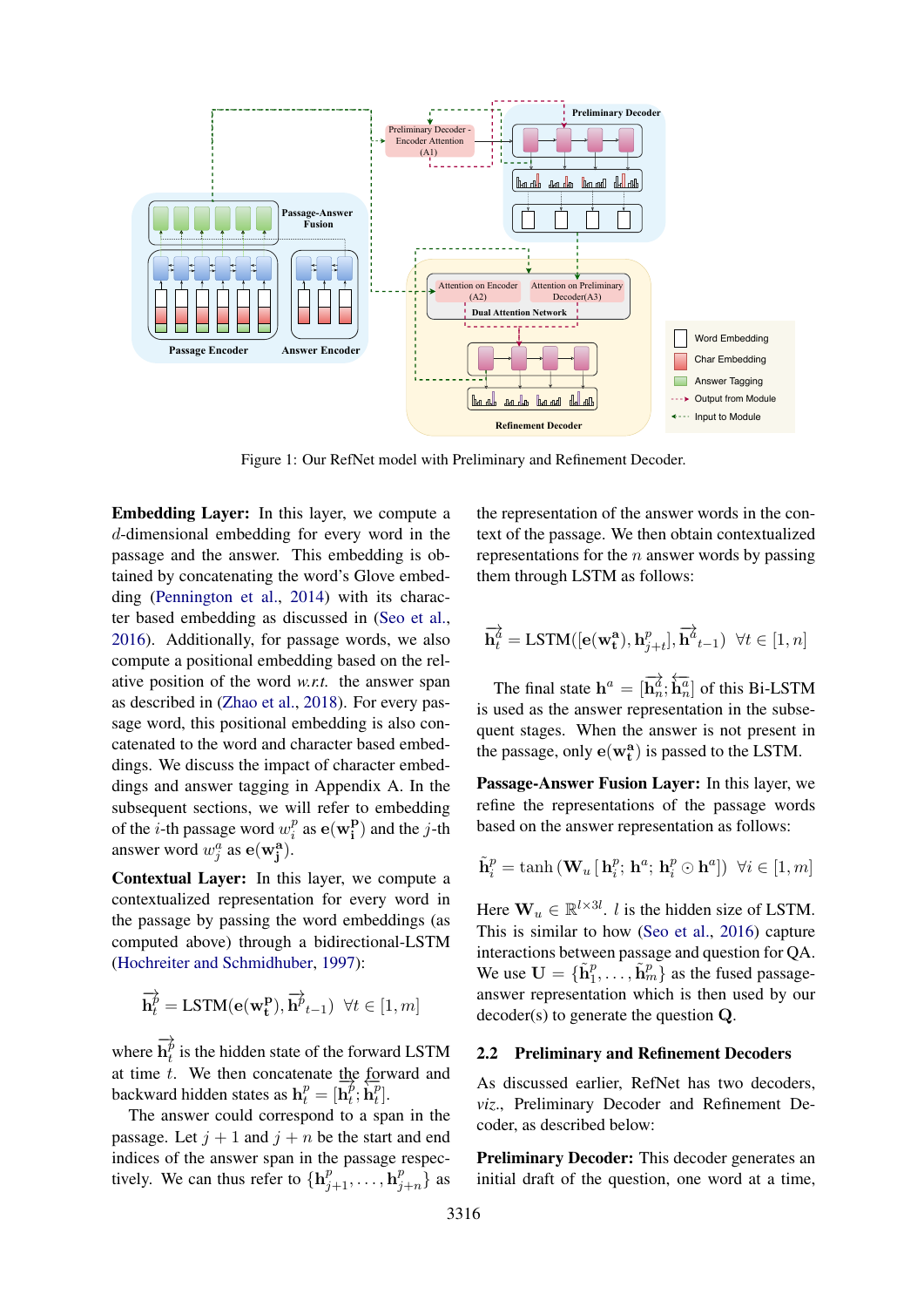using an LSTM as follows:

$$
\tilde{\mathbf{h}}_t^d = \text{LSTM}([\mathbf{e}_{\mathbf{w}}(\tilde{\mathbf{q}}_{t-1}); \tilde{\mathbf{c}}_{t-1}; \mathbf{h}^a], \tilde{\mathbf{h}}_{t-1}^d)
$$
\n
$$
\tilde{\mathbf{c}}_t = \sum_{i=1}^m \alpha_t^i \tilde{\mathbf{h}}_i^p
$$
\n(1)

Here  $\tilde{\mathbf{h}}_t^d$  is the hidden state at time t,  $\mathbf{h}^a$  is the answer representation as computed above,  $\tilde{\mathbf{c}}_{t-1}$  is an attention weighted sum of the contextualized passage word representations,  $\alpha_t^i$  are parameterized and normalized attention weights [\(Bahdanau](#page-8-3) [et al.,](#page-8-3) [2014\)](#page-8-3). Let's call this attention network as  $\mathbf{A}_1$ .  $\mathbf{e}_{\mathbf{w}}(\tilde{\mathbf{q}}_t)$  is the embedding of the word  $\tilde{q}_t$ . We obtain  $\tilde{q}_t$  as:

$$
\tilde{q}_t = \arg\max_{\tilde{q}} (\text{softmax}(\mathbf{W}_o[\mathbf{W}_c[\tilde{\mathbf{h}}_t^d; \tilde{\mathbf{c}}_t])), (2)
$$

where  $\mathbf{W}_c$  is a  $\mathbb{R}^{l \times 2l}$  matrix and  $\mathbf{W}_o$  is the output matrix which projects the final representation to  $\mathbb{R}^V$  where V is the vocabulary size.

Refinement Decoder: Once the preliminary decoder generates the entire question, the refinement decoder uses it to generate an updated version of the question using a Dual Attention Network. It first computes an attention weighted sum of the embeddings of the words generated by the first decoder as:

$$
g_t = \sum_{i=1}^T \beta_i^t \mathbf{e}_{\mathbf{w}}(\tilde{\mathbf{q_i}})
$$

where  $\beta_i^t$  are parameterized and normalized attention weights computed by attention network  $A_3$ . Since the initial draft could be erroneous or incomplete, we obtain additional information from the passage instead of only relying on the output of the first decoder. We do so by computing a context vector  $\mathbf{c}_t$  as

$$
\mathbf{c}_t = \sum_{i=1}^m \gamma_i^t \tilde{\mathbf{h}}_i^p
$$

where  $\gamma_i^t$  are parameterized and normalized attention weights computed by attention network  $A_3$ . The hidden state of the refinement decoder at time  $t$  is computed as follows:

$$
\mathbf{h}_t^d = \text{LSTM}([\mathbf{e}(\mathbf{q_{t-1}}); \mathbf{c}_{t-1}; \mathbf{g}_{t-1}; \mathbf{h^a}], \mathbf{h}_{t-1}^d)
$$

Finally,  $q_t$  is predicted using

$$
q_t = \arg\max_{q}(\text{softmax}(\mathbf{W}_o[\mathbf{W'}_c[\mathbf{h}_t^d; \mathbf{c}_{t-1}; \mathbf{g}_{t-1}]))
$$

where  $\mathbf{W}_c'$  is a weight matrix and  $\mathbf{W}_o$  is the output matrix which is shared with the Preliminary decoder (Equation [2\)](#page-3-0). Note that RefNet generates two variants of the question : initial draft Q and final draft Q. We compare these two versions of the generated questions in Section [4.](#page-5-0)

# <span id="page-3-1"></span>2.3 Reward-RefNet

<span id="page-3-0"></span>Next, we address the following question: *Can the refinement decoder be explicitly rewarded for generating a question which is better than that generated by the preliminary decoder on certain desired parameters?* For example, [\(Nema and Khapra,](#page-8-4) [2018\)](#page-8-4) define fluency and answerability as desired qualities in the generated question. They evaluate fluency using BLEU score and answerability using a score which captures whether the question contains the required {named entities, important words, function words, question types} (and is thus answerable). We use these fluency and answerability scores proposed by [\(Nema and](#page-8-4) [Khapra,](#page-8-4) [2018\)](#page-8-4) as reward signals. We first compute the reward  $r(\mathbf{\tilde{Q}})$  and  $r(\mathbf{Q})$  for the question generated by the preliminary and refinement decoder respectively. We then use "REINFORCE with a baseline" algorithm [\(Williams,](#page-9-3) [1992\)](#page-9-3) to reward Refinement Decoder using the Preliminary Decoder's reward  $r(Q)$  as the baseline. More specifically, given the Preliminary Decoder's generated word sequence  $\tilde{\mathbf{Q}} = \{\tilde{q}_1, \tilde{q}_2, \dots, \tilde{q}_T\}$  and the Refinement Decoder's generated word sequence  $\mathbf{Q} = \{q_1, q_2, \dots, q_T\}$  obtained from the distribution  $p(\mathbf{q}_t | \mathbf{q}_{t-1}, \dots, \mathbf{q}_1, \mathbf{\tilde{Q}}, \mathbf{U}, \mathbf{h}^a)$ , the training loss is defined as follows

$$
L(\mathbf{Q}) = (r(\mathbf{Q}) - r(\tilde{\mathbf{Q}})).
$$
  

$$
\sum_{t=1}^{T} \log p(q_t | q_{t-1}, \dots, q_1, \tilde{\mathbf{Q}}, \mathbf{U}, \mathbf{h}^a)
$$

where  $r(Q)$  and  $r(Q)$  are the rewards obtained by comparing with the reference question Q<sup>∗</sup> . As mentioned, this reward  $r(.)$  can be the fluency score or answerability score as defined by [\(Nema](#page-8-4) [and Khapra,](#page-8-4) [2018\)](#page-8-4).

#### 2.4 Copy Module

Along with the above-mentioned three modules, we adopt the pointer-network and coverage mechanism from [\(See et al.,](#page-9-4) [2017\)](#page-9-4). We use it to (i) handle Out-of-Vocabulary words and (ii) avoid repeating phrases in the generated questions.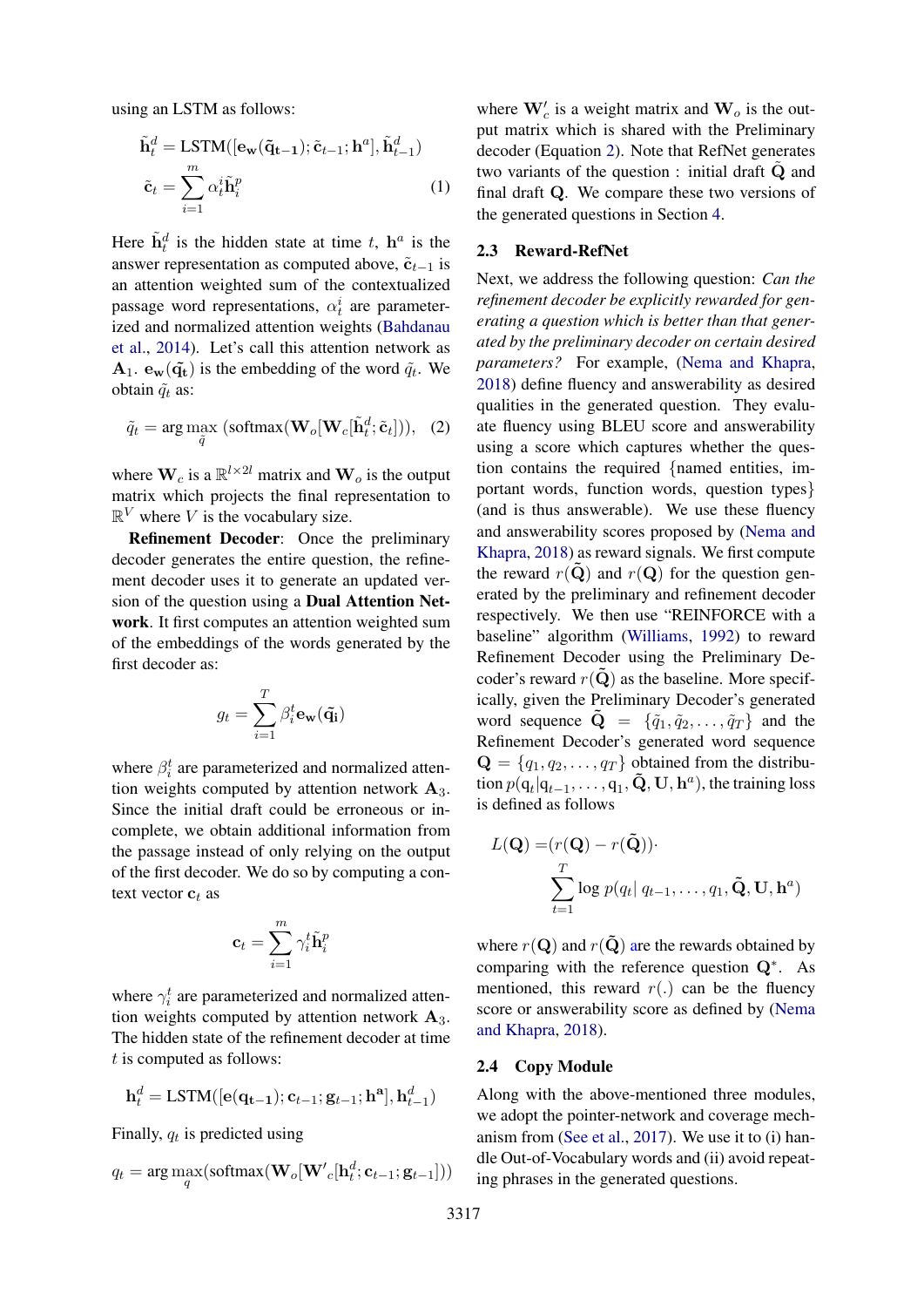<span id="page-4-2"></span>

| <b>Model</b><br><b>Dataset</b>  |                         | n-gram |        |        |        |                          |               |                          |
|---------------------------------|-------------------------|--------|--------|--------|--------|--------------------------|---------------|--------------------------|
|                                 |                         |        | BLEU-2 | BLEU-3 | BLEU-4 | <b>ROUGE-L</b>           | <b>METEOR</b> | OBLEU4                   |
| <b>SQuAD</b>                    | (Sun et al., 2018)      | 43.02  | 28.14  | 20.51  | 15.64  |                          |               | $\overline{\phantom{0}}$ |
|                                 | (Zhao et al., 2018)     | 44.51  | 29.07  | 21.06  | 15.82  | 44.24                    | 19.67         | $\overline{\phantom{a}}$ |
|                                 | (Kim et al., 2019)      | -      |        |        | 16.17  | $\overline{\phantom{0}}$ |               | $\overline{\phantom{a}}$ |
| (Sentence Level)                | EAD                     | 44.74  | 29.79  | 22.00  | 16.84  | 44.78                    | 20.60         | 24.7                     |
|                                 | RefNet                  | 47.27  | 31.88  | 23.65  | 18.16  | 47.14                    | 23.40         | 27.4                     |
| <b>SOuAD</b><br>(Passage Level) | (Zhao et al., 2018)     | 45.07  | 29.58  | 21.60  | 16.38  | 44.48                    | 20.25         | -                        |
|                                 | EAD                     | 44.61  | 29.37  | 21.50  | 16.36  | 43.95                    | 20.11         | 24.2                     |
|                                 | RefNet                  | 46.41  | 30.66  | 22.42  | 16.99  | 45.03                    | 21.10         | 26.6                     |
|                                 | (Zhao et al., $2018$ )* | 45.29  | 32.06  | 24.43  | 19.29  | 40.40                    | 19.29         | 25.7                     |
| <b>HOTPOT</b>                   | EAD                     | 46.00  | 32.47  | 24.82  | 19.68  | 41.52                    | 23.27         | 26.2                     |
|                                 | RefNet                  | 45.45  | 33.13  | 26.05  | 21.17  | 43.12                    | 25.81         | 28.7                     |
| <b>DROP</b> Dataset             | (Zhao et al., $2018$ )* | 39.56  | 29.19  | 22.53  | 18.07  | 45.01                    | 19.68         | 31.4                     |
|                                 | EAD                     | 39.21  | 29.10  | 22.65  | 18.42  | 45.07                    | 19.56         | 31.8                     |
|                                 | RefNet                  | 42.81  | 32.63  | 25.78  | 21.23  | 47.49                    | 22.25         | 33.6                     |

Table 2: Comparsion of RefNet model with existing approaches and EAD model. Here \* denotes our implementation of the corresponding work.

# 3 Experimental Details

In this section, we discuss (i) the datasets for which we tested our proposed model, (ii) implementation details and (iii) evaluation metrics used to compare our model with the baseline and existing works.

#### 3.1 Datasets

SQuAD [\(Rajpurkar et al.,](#page-9-6) [2016\)](#page-9-6): It contains 100K (question, answer) pairs obtained from 536 Wikipedia articles, where the answers are a span in the passage. For SQuAD, AQG has been tried from both sentences and passages. In the former case, only the sentence which contains the answer span is used as input, whereas in the latter case the entire passage is used. We use the same trainvalidation-test splits as used in [\(Zhao et al.,](#page-9-2) [2018\)](#page-9-2).

Hotpot QA [\(Yang et al.,](#page-9-7) [2018\)](#page-9-7) : Hotpot-QA is a multi-document and multi-hop QA dataset. Along with the triplet  $(P, A, Q)$ , the authors also provide supporting facts that potentially lead to the answer. The answers here are either yes/no or answer span in P. We concatenate these supporting facts to form the passage. We use 10% of the training data for validation and use the original dev set as test set.

DROP [\(Dua et al.,](#page-8-6) [2019\)](#page-8-6): The DROP dataset is a reading comprehension benchmark which requires discrete reasoning over passage. It contains 96K questions which require discrete operations such as addition, counting, or sorting to obtain the answer. We use 10% of the original training data for validation and use the original dev set as test set.

#### 3.2 Implementation Details

We use 300 dimensional pre-trained Glove word embeddings, which are fixed during training. For character-level embeddings, we initially use a 20 dimensional embedding for the characters which is then projected to 100 dimensions. For answertagging, we use embedding size of 3. The hidden size for all the LSTMs is fixed to 512. We use 2 layer, 1-layer and 2-layer stacked BiLSTM for the passage encoder, answer encoder and the decoders (both) respectively. We take the top 30, 000 frequent words as the vocabulary. We use Adam optimizer with a learning rate of 0.0004 and train our models for 10 epochs using cross entropy loss. For the Reward-RefNet model, we fine-tune the pretrained model with the loss function mentioned in Section [2.3](#page-3-1) for 3 epochs. The best model is chosen based on the BLEU [\(Papineni et al.,](#page-8-7) [2002\)](#page-8-7) score on the validation split. For all the results we use beam search decoding with a beam size of 5.

#### 3.3 Evaluation

We evaluate our models, based on  $n$ -gram similarity metrics BLEU [\(Papineni et al.,](#page-8-7) [2002\)](#page-8-7), ROUGE-L [\(Lin,](#page-8-8) [2004\)](#page-8-8), and METEOR [\(Lavie and](#page-8-9) [Denkowski,](#page-8-9) [2009\)](#page-8-9) using the package released in [\(Sharma et al.,](#page-9-8)  $2017$  $2017$ )<sup>2</sup>. We also quantify the answerability of our models using QBLEU-4 [3](#page-4-1) [\(Nema and Khapra,](#page-8-4) [2018\)](#page-8-4).

<span id="page-4-1"></span><span id="page-4-0"></span><sup>2</sup><https://github.com/Maluuba/nlg-eval> <sup>3</sup>[https://github.com/PrekshaNema25/](https://github.com/PrekshaNema25/Answerability-Metric)

[Answerability-Metric](https://github.com/PrekshaNema25/Answerability-Metric)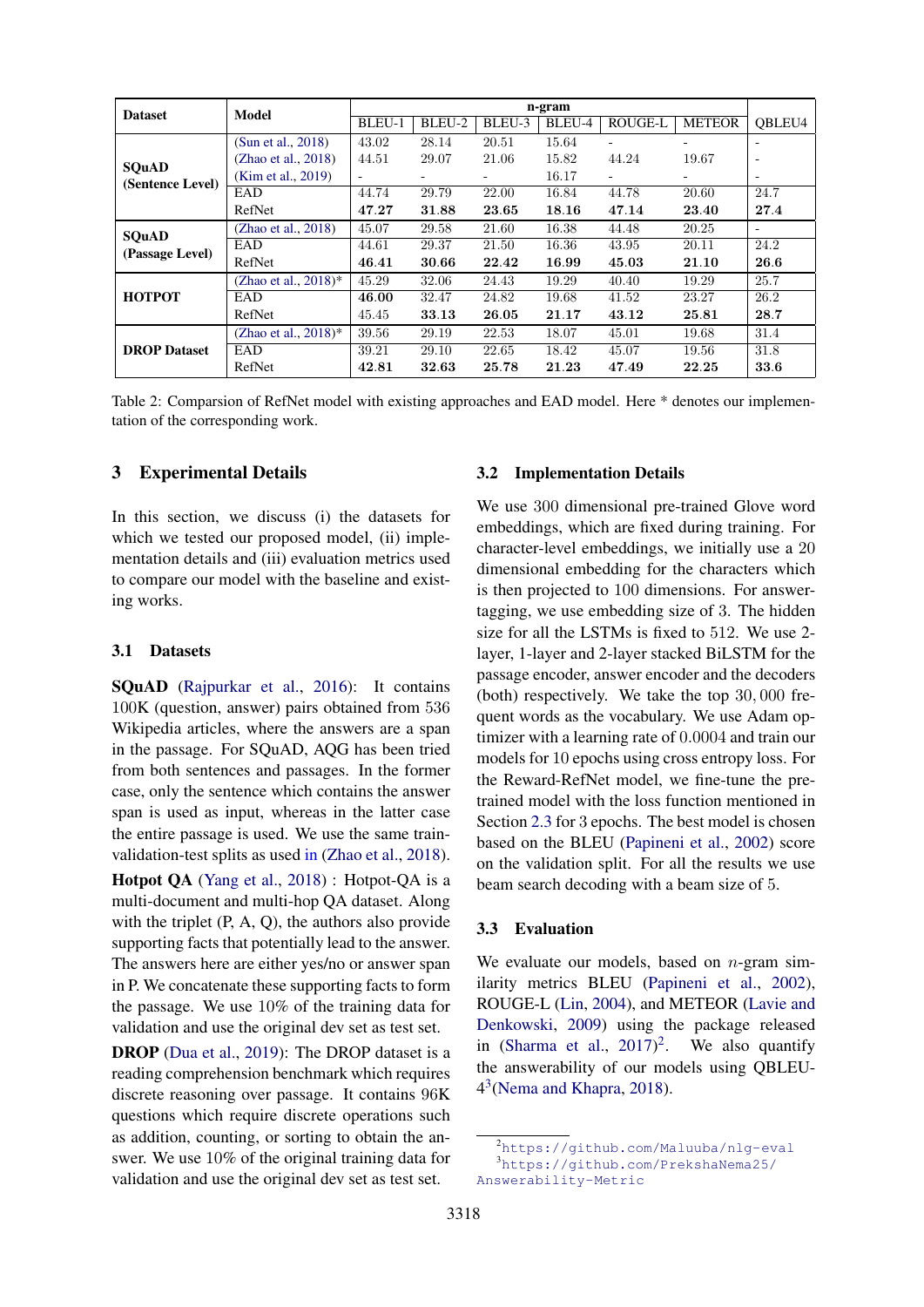# <span id="page-5-0"></span>4 Results and Discussions

In this section, we present the results and analysis of our proposed model RefNet. Throughout this section, we refer to our models as follows:

Encode-Attend-Decode (EAD) model is our single decoder model containing the encoder and the Preliminary Decoder described earlier. Note that the performance of this model is comparable to our implementation of the model proposed in [\(Zhao et al.,](#page-9-2) [2018\)](#page-9-2).

Refine Network (RefNet) model includes the encoder, the Preliminary Decoder and the Refinement Decoder.

We will (i) compare RefNet's performance with EAD and existing models across all the mentioned datasets (ii) report human evaluations to compare RefNet and EAD (iii) analyze Refinement and Preliminary Decoders iv) present the performance of Reward RefNet with two different reward signal (fluency and answerability).

# 4.1 RefNet's performance across datasets

In Table [2,](#page-4-2) we compare the performance of RefNet with existing single decoder architectures across different datasets. On BLEU-4 metric, RefNet beats the existing state-of-the-art model by 12.30%, 9.74%, 17.48%, and 3.71% respectively on SQuAD (sentence), HOTPOT-QA, DROP and SQuAD (passage) dataset. Also it outperforms EAD by 7.83%, 7.57%, 15.25% and 3.85% respectively on SQuAD (sentence), HOTPOT-QA, DROP and SQuAD (passage). In general, RefNet is consistently better than existing models across all n-gram scores (BLEU, ROUGE-L and ME-TEOR). Along with  $n$ -gram scores, we also observe improvements on Q-BLEU4 as well, which as described earlier, gives a measure of both answerability and fluency.

# 4.2 Human Evaluations

We conducted human evaluations to analyze the quality of the questions produced by EAD and RefNet. We randomly sampled 500 questions generated from the SQuAD (sentence level) dataset and asked the annotators to compare the quality of the generated questions. The annotators were shown a pair of questions, one generated by EAD and one by RefNet from the same sentence, and were asked to decide which one was better in terms of Fluency, Completeness, and Answerability. They were allowed to skip the question

<span id="page-5-1"></span>

| <b>Passage:</b> Before the freeze ended in 1952, there were |
|-------------------------------------------------------------|
| only 108 existing television stations in the United         |
| States; a few major cities (such as Boston) had only two    |
| television stations,                                        |
| <b>Ouestions</b>                                            |

*EAD*: how many television stations existed in boston? *RefNet*: how many television stations did boston have in the united ?

Table 3: An example where EAD model was better than RefNet. The ground truth answers are shown in blue.

<span id="page-5-2"></span>

| Model         | <b>Decoder</b>       | <b>BLEU-4</b> | QBLEU-4 |
|---------------|----------------------|---------------|---------|
| without $A_3$ | RefNet               | 17.16         | 25.80   |
|               | <b>Initial</b> Draft | 17.59         | 26.00   |
| with $A_3$    | RefNet               | 18.37         | 27.40   |
|               | <b>Initial Draft</b> | 17.89         | 26.00   |

Table 4: Comparison between Preliminary Decoder and Refinement Decoder in RefNet Model for SQuAD Sentence Level QG.

pairs where they could not make a clear choice. Three annotators rated each question and the final label was calculated based on majority voting. We observed that the RefNet model outperforms the EAD model across all three metrics. Over 68.6%, 66.7% and 64.2% of the generated questions from RefNet were respectively more fluent, complete and answerable when compared to the EAD model. However, there are some cases where EAD does better than RefNet. For example, in Table [3,](#page-5-1) we show that while trying to generate a more elaborate question, RefNet introduces an additional phrase *"in the united"* which is not required. Due to such instances, annotators preferred the EAD model in around 30% of the instances.

# 4.3 Analysis of Refinement Decoder and Preliminary Decoder

The two decoders impact each other through two paths: (i) indirect path, where they share the encoder and the output projection to the vocabulary  $V$ , (ii) direct path, via the dual attention network, where the initial draft of the question is attended by the Refinement Decoder. When RefNet has only indirect path, we can infer from row 1 of Table [4](#page-5-2) that the performance of Preliminary Decoder improves when compared to the EAD model (16.84 v/s 17.59 BLEU). This suggests that generating two variants of the question improves the performance of the first decoder pass as well. This is perhaps due to the additional feedback that the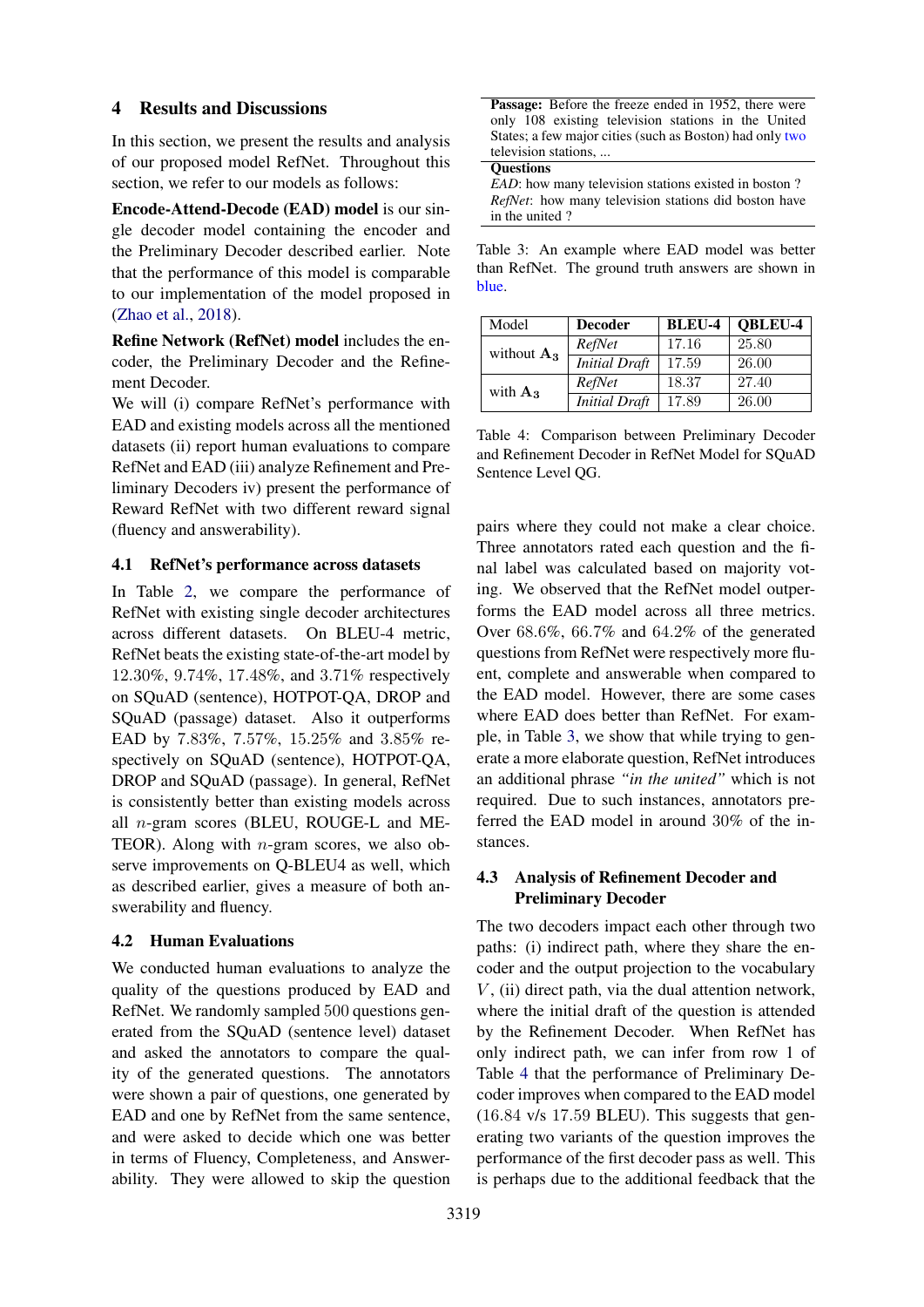<span id="page-6-1"></span>

| Sample:       | <b>Sentence:</b> For instance, the language $\{ xx \rightarrow x \text{ is any binary string } \}$ can be solved in |  |  |  |
|---------------|---------------------------------------------------------------------------------------------------------------------|--|--|--|
|               | linear time on a multi-tape Turing machine, but necessarily requires                                                |  |  |  |
|               | quadratic time in the model of single-tape Turing machines.                                                         |  |  |  |
|               | Reference Question: A multi-tape Turing machine requires what type of time for a solution ?                         |  |  |  |
| with $A_3$    | <b>Refinement Decoder:</b> in what time can the language be solved on a multi-tape turing machine?                  |  |  |  |
|               | <b>Preliminary Decoder:</b> in what time can the language be solved?                                                |  |  |  |
| without $A_3$ | <b>Refinement Decoder:</b> in what time can the language $\{xx - x x x x \}$ is any binary string?                  |  |  |  |
|               | <b>Preliminary Decoder:</b> in what time can the language $-x \times x \times x$ is solved?                         |  |  |  |

Table 5: Generated samples by Preliminary Decoder and Refinement Decoder in RefNet model.

 $\overline{a}$ 

<span id="page-6-0"></span>

Figure 2: Generated Question Length Distribution for Preliminary Decoder (First Decoder) and Refinement Decoder (Second Decoder).

shared encoder and output layer get from the Refinement Decoder. When we add the direct path (attention network) between the two decoders, the performance of the Refinement Decoder improves as compared to the Preliminary Decoder as shown in rows 3 and 4 of the Table [4](#page-5-2)

Comparison on Answerability: We also evaluate both the initial and refined draft using QBLEU4. As discussed earlier, Q-Metric measures Answerability using four components, *viz.*, Named Entities, Important Words, Function Words, and Question Type. We observe that the increase in Q-Metric for refined questions is because the RefNet model can correct/add the relevant Named Entities in the question. In particular, we observe that the Named Entity component score in Q-Metric increases from 32.42 for the first draft to 37.81 for the refined draft.

Qualitative Analysis: Figure [2](#page-6-0) shows that the RefNet model indeed generates more elaborate questions when compared to the Preliminary Decoder. As shown in Table [5,](#page-6-1) the quality of the refined question is better than the initial draft of the questions. Here RefNet adds the phrase "multitape Turing Machine," (row 2) which removes any

<span id="page-6-2"></span>

|               | BLEU                 |          | <b>Answerability</b><br><b>Reward Signal</b> |                 |  |
|---------------|----------------------|----------|----------------------------------------------|-----------------|--|
| Model         | <b>Reward Signal</b> |          |                                              |                 |  |
|               | BLEU4                | %prefer- | Ans.                                         | <i>%</i> prefer |  |
|               |                      | ence     |                                              | ence            |  |
| RefNet        | 18.37                | 32.9%    | 36.9                                         | 30%             |  |
| Reward-RefNet | 18.52                | 67.1%    | 37.5                                         | 70%             |  |

Table 6: Impact of Reward-RefNet on fluency and answerability. %preference denotes the percentage of times annotators prefer the generated output from the model for fluency in case of BLEU Reward signal and answerability in case of Answerability Reward signal.

<span id="page-6-3"></span>

| <b>Passage:</b> Cost engineers and estimators apply expertise |  |  |  |
|---------------------------------------------------------------|--|--|--|
| to relate the work and materials involved to a proper         |  |  |  |
| valuation                                                     |  |  |  |
| <b>Ouestions</b>                                              |  |  |  |
| <i>Generated:</i> Who apply expertise to relate the work and  |  |  |  |
| materials involved to a proper valuation?                     |  |  |  |
| True: Who applies expertise to relate the work and ma-        |  |  |  |
| terials involved to a proper valuation?                       |  |  |  |

Table 7: An example of question with significant overlap with the passage. The answer is shown in blue.

ambiguity in the question.

#### 4.4 Analysis of Reward-RefNet

In this section, we analyze the impact of employing different reward signals in Reward-RefNet. As discussed earlier in section [2.3,](#page-3-1) we use fluency and answerability scores as reward signals. As shown in Table [6,](#page-6-2) when BLEU-4 (fluency) is used as a reward signal, there is improvement in BLEU-4 scores of Reward-RefNet as compared to RefNet model. We validated these results through human evaluations across 200 samples. Annotators prefer the Reward-RefNet model in 67% of the cases for fluency. Similarly when we use Answerability score as a reward signal, answerability improves for the model and annotators prefer the Reward-RefNet in 70% of the cases for answerability. The performance of Reward-RefNet on fluency and answerability is similar for other datasets (see Appendix B).

Case Study: Originality of the Questions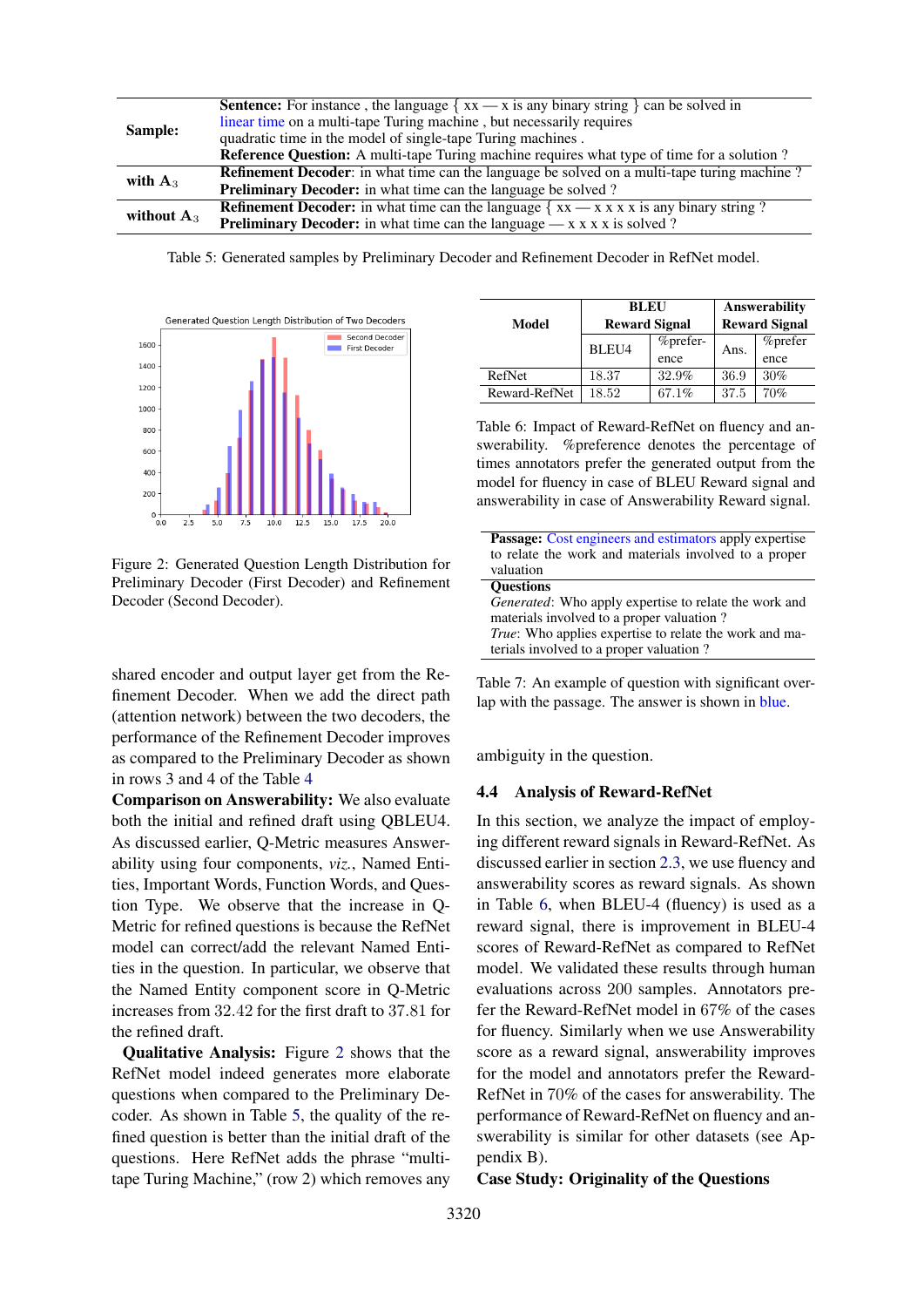<span id="page-7-0"></span>

Figure 3: Originality Analysis: Plot of Q-BLEU score vs  $N$  - the number points selected.

We observe that current state-of-the-art models perform very well in terms of BLEU/QBLEU scores when the actual question has significant overlap with the passage. For example, consider a passage from the SQuAD dataset in Table [7,](#page-6-3) where except the question word *who*, the model sequentially copies everything from the passage and achieves a QBLEU score of 92.4. However, the model performs poorly in situations where the true question is novel and does not contain a large sequence of words from the passage itself. In order to quantify this, we first sort the true questions based on its BLEU-2 overlap with the passage in ascending order. We then select the first  $N$  true questions and compute the QBLEU score with the generated questions. The results are shown in red in Figure [3.](#page-7-0) Towards the left, where there are true questions with low overlap with the passage, the performance is poor, but it gradually improves as the overlap increases.

The task of generating questions with high *originality* (where the model phrases the question in its own words) is a challenging aspect of AQG since it requires complete understating of the semantics and syntax of the language. In order to improve questions generated on *originality*, we explicitly reward our model for having low  $n$ -gram score with the passage as compared to the initial draft. As a result we observe that with Reward-RefNet(Originality), there is an improvement in the performance where the overlap with the passage was less (as shown in blue in Figure [3\)](#page-7-0).As shown in Table [8,](#page-7-1) although both questions are answerable given the passage, the question generated from Reward-RefNet(Originality) is better.

<span id="page-7-1"></span>

Table 8: An example where Reward-RefNet(Originality) is better than RefNet.

# 5 Related Work

Early works on Question Generation were essentially rule based systems [\(Heilman and Smith,](#page-8-0) [2010;](#page-8-0) [Mostow and Chen,](#page-8-10) [2009;](#page-8-10) [Lindberg et al.,](#page-8-11) [2013;](#page-8-11) [Labutov et al.,](#page-8-12) [2015\)](#page-8-12). Current models for AQG are based on the encode-attend-decode paradigm and they either generate questions from the passage alone [\(Du and Cardie,](#page-8-13) [2017;](#page-8-13) [Du et al.,](#page-8-14) [2017;](#page-8-14) [Yao et al.,](#page-9-9) [2018\)](#page-9-9) or from the passage and a given answer (in which case the generated question must result in the given answer). Over the past couple of years, several variants of the encodeattend-decode model have been proposed. For example, [\(Zhou et al.,](#page-9-10) [2018\)](#page-9-10) proposed a sequential copying mechanism to explicitly select a sub-span from the passage. Similarly, [\(Zhao et al.,](#page-9-2) [2018\)](#page-9-2) mainly focuses on efficiently incorporating paragraph level content by using Gated Self Attention and Maxout pointer networks. Some works [\(Yuan](#page-9-11) [et al.,](#page-9-11) [2017\)](#page-9-11) even use Question Answering as a metric to evaluate the generated questions. There has also been some work on generating questions from images [\(Jain et al.,](#page-8-15) [2017;](#page-8-15) [Li et al.,](#page-8-16) [2017\)](#page-8-16) and from knowledge bases [\(Serban et al.,](#page-9-12) [2016;](#page-9-12) [Reddy](#page-9-13) [et al.,](#page-9-13) [2017\)](#page-9-13). The idea of multi pass decoding which is central to our work has been used by [\(Xia](#page-9-14) [et al.,](#page-9-14) [2017\)](#page-9-14) for machine translation and text summarization albeit with a different objective. Some works have also augmented seq2seq models [\(Ren](#page-9-15)[nie et al.,](#page-9-15) [2017;](#page-9-15) [Paulus et al.,](#page-8-17) [2018;](#page-8-17) [Song et al.,](#page-9-16) [2017\)](#page-9-16) with external reward signals using REIN-FORCE with baseline algorithm [\(Williams,](#page-9-3) [1992\)](#page-9-3). The typical rewards used in these works are BLEU and ROUGE scores. Our REINFORCE loss is different from the previous ones as it uses the first decoder's reward as the baseline instead of reward of the greedy policy.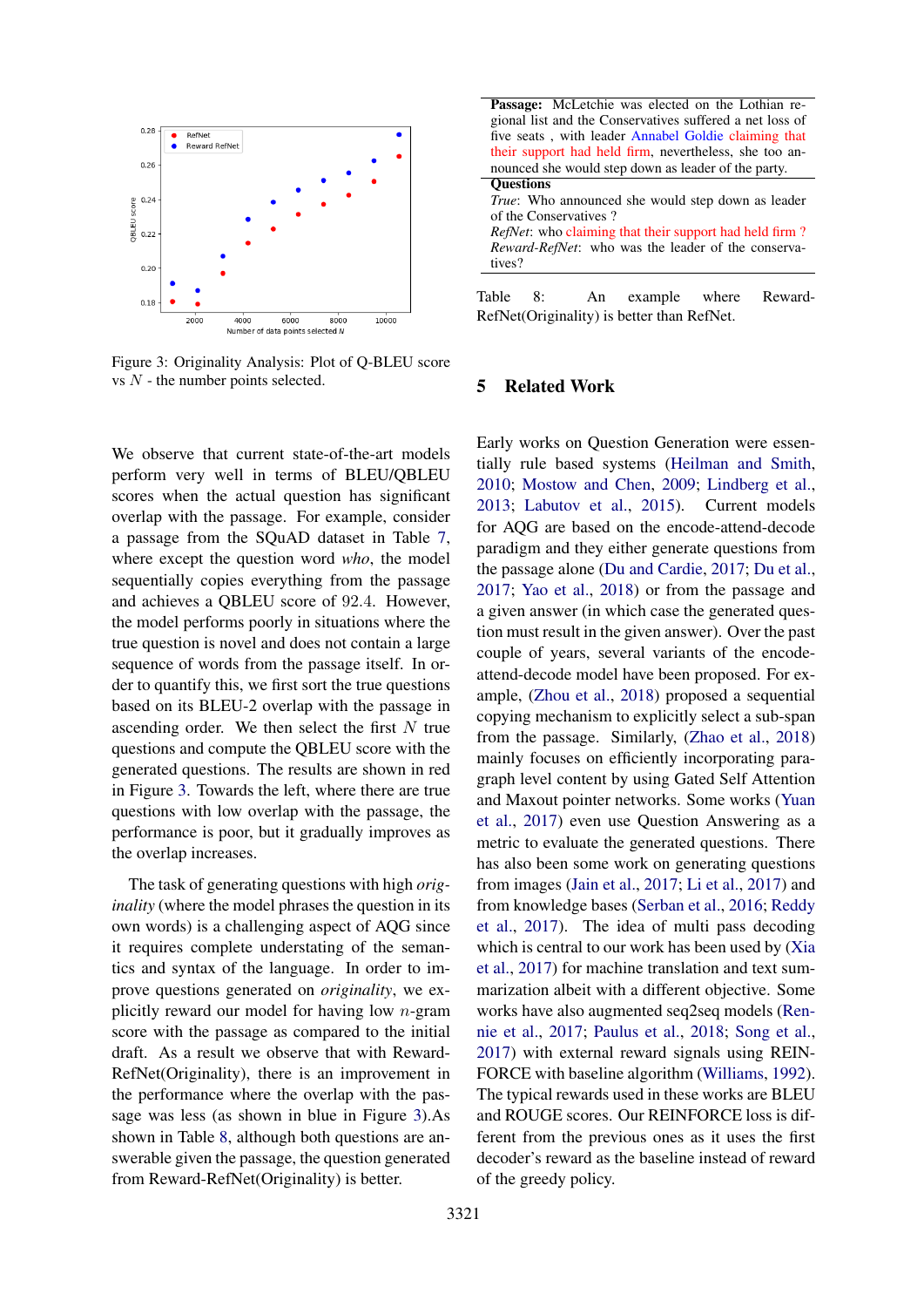### 6 Conclusion and Future Work

In this work, we proposed Refine Networks (RefNet) for Question Generation to focus on refining and improving the initial version of the generated question. Our proposed RefNet model consisting of a Preliminary Decoder and a Refinement Decoder with Dual Attention Network outperforms the existing state-of-the-art models on the SQuAD, HOTPOT-QA and DROP datasets. Along with automated evaluations, we also conducted human evaluations to validate our findings. We further showed that using Reward-RefNet improves the initial draft on specific aspects like fluency, answerability and originality. As a future work, we would like to extend RefNet to have the ability to decide whether a refinement is needed on the generated initial draft.

# Acknowledgements

We thank Amazon Web Services for providing free GPU compute and Google for supporting Preksha Nema's contribution in this work through Google Ph.D. Fellowship programme. We would like to acknowledge Department of Computer Science and Engineering, IIT Madras and Robert Bosch Center for Data Sciences and Artificial Intelligence, IIT Madras (RBC-DSAI) for providing us sufficient resources. We would also like to thank Patanjali SLPSK, Sahana Ramnath, Rahul Ramesh, Anirban Laha, Nikita Moghe and the anonymous reviewers for their valuable and constructive suggestions.

#### References

- <span id="page-8-3"></span>Dzmitry Bahdanau, Kyunghyun Cho, and Yoshua Bengio. 2014. Neural machine translation by jointly learning to align and translate. *CoRR*, abs/1409.0473.
- <span id="page-8-13"></span>Xinya Du and Claire Cardie. 2017. Identifying where to focus in reading comprehension for neural question generation. In *EMNLP*, pages 2067–2073. Association for Computational Linguistics.
- <span id="page-8-14"></span>Xinya Du, Junru Shao, and Claire Cardie. 2017. Learning to ask: Neural question generation for reading comprehension. In *ACL (1)*, pages 1342–1352. Association for Computational Linguistics.
- <span id="page-8-6"></span>Dheeru Dua, Yizhong Wang, Pradeep Dasigi, Gabriel Stanovsky, Sameer Singh, and Matt Gardner. 2019. DROP: A reading comprehension benchmark requiring discrete reasoning over paragraphs. In *Proc. of NAACL*.
- <span id="page-8-0"></span>Michael Heilman and Noah A. Smith. 2010. Good question! statistical ranking for question generation. In *HLT-NAACL*, pages 609–617. The Association for Computational Linguistics.
- <span id="page-8-2"></span>Sepp Hochreiter and Jürgen Schmidhuber. 1997. Long short-term memory. *Neural Comput.*, 9(8):1735– 1780.
- <span id="page-8-15"></span>Unnat Jain, Ziyu Zhang, and Alexander G. Schwing. 2017. Creativity: Generating diverse questions using variational autoencoders. In *CVPR*, pages 5415– 5424. IEEE Computer Society.
- <span id="page-8-5"></span>Yanghoon Kim, Hwanhee Lee, Joongbo Shin, and Kyomin Jung. 2019. Improving neural question generation using answer separation. *CoRR*, abs/1809.02393.
- <span id="page-8-12"></span>Igor Labutov, Sumit Basu, and Lucy Vanderwende. 2015. Deep questions without deep understanding. In *ACL (1)*, pages 889–898. The Association for Computer Linguistics.
- <span id="page-8-9"></span>Alon Lavie and Michael J. Denkowski. 2009. The meteor metric for automatic evaluation of machine translation. *Machine Translation*, 23(2-3):105–115.
- <span id="page-8-16"></span>Yikang Li, Nan Duan, Bolei Zhou, Xiao Chu, Wanli Ouyang, and Xiaogang Wang. 2017. Visual question generation as dual task of visual question answering. *CoRR*, abs/1709.07192.
- <span id="page-8-8"></span>Chin-Yew Lin. 2004. Rouge: A package for automatic evaluation of summaries. In *Proc. ACL workshop on Text Summarization Branches Out*, page 10.
- <span id="page-8-11"></span>David Lindberg, Fred Popowich, John C. Nesbit, and Philip H. Winne. 2013. Generating natural language questions to support learning on-line. In *ENLG*, pages 105–114. The Association for Computer Linguistics.
- <span id="page-8-10"></span>Jack Mostow and Wei Chen. 2009. Generating instruction automatically for the reading strategy of selfquestioning. In *AIED*, volume 200 of *Frontiers in Artificial Intelligence and Applications*, pages 465– 472. IOS Press.
- <span id="page-8-4"></span>Preksha Nema and Mitesh M. Khapra. 2018. Towards a better metric for evaluating question generation systems. *CoRR*, abs/1808.10192.
- <span id="page-8-7"></span>Kishore Papineni, Salim Roukos, Todd Ward, and Wei-Jing Zhu. 2002. Bleu: a method for automatic evaluation of machine translation. In *ACL*, pages 311– 318. ACL.
- <span id="page-8-17"></span>Romain Paulus, Caiming Xiong, and Richard Socher. 2018. A deep reinforced model for abstractive summarization. *CoRR*, abs/1705.04304.
- <span id="page-8-1"></span>Jeffrey Pennington, Richard Socher, and Christopher D. Manning. 2014. Glove: Global vectors for word representation. In *Empirical Methods in Natural Language Processing (EMNLP)*, pages 1532– 1543.